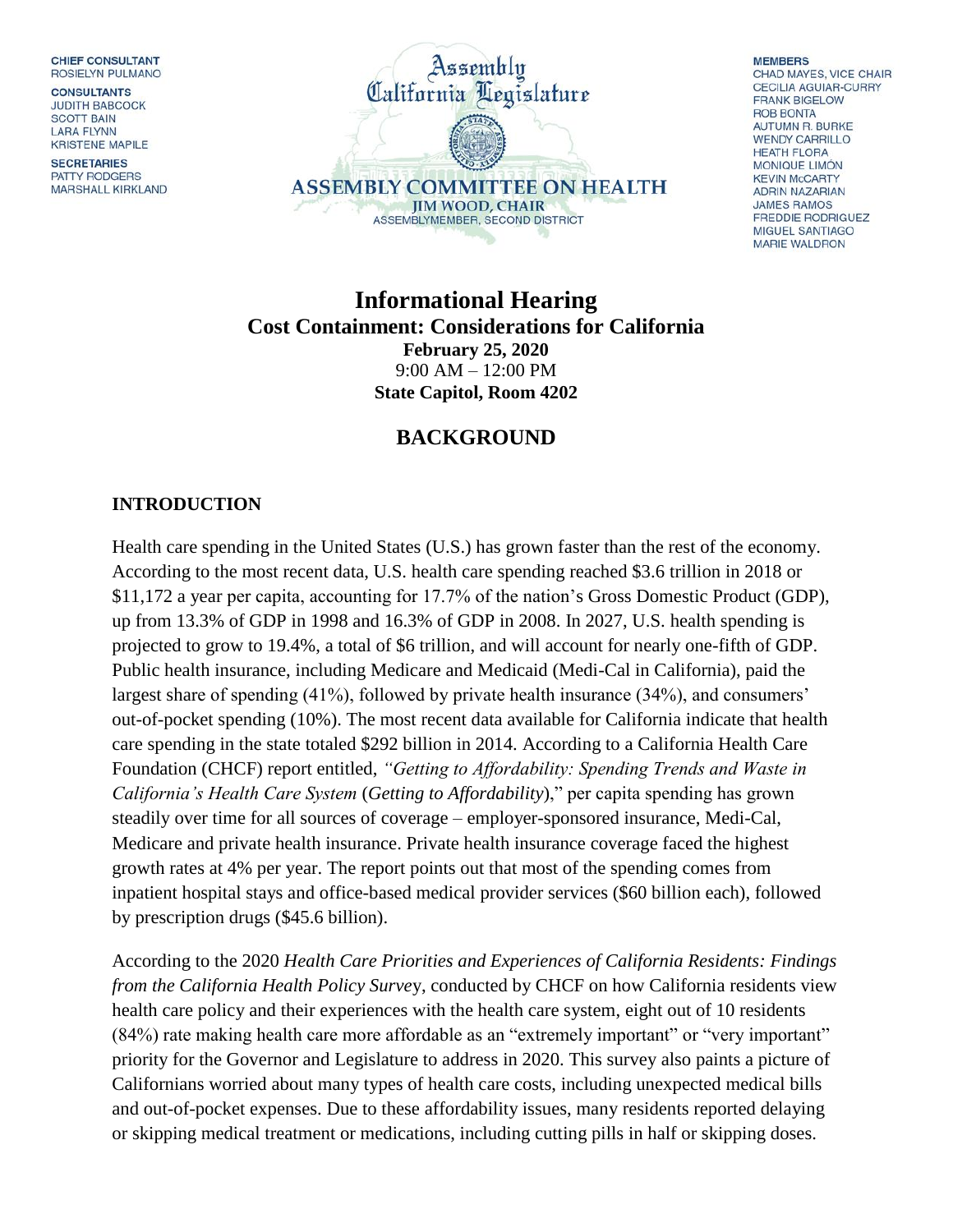Additionally, 24% of those surveyed reported that they or someone in their family, had problems paying for or were unable to pay medical bills within the past 12 months, and as a result, they have cut back on basic household needs like food and clothing, used up their savings, increased their credit card debt, taken on extra work, borrowed money from friends or relatives, or taken money out of their savings accounts. Although disturbing, the survey results are not surprising.

More than half of Californians and their families (58%) obtain their health coverage through their employer, but wages have not kept pace with health spending. According to the UC Berkeley Labor Center (UC Labor Center), since 2008, premiums for job-based family health coverage in California have grown by 49% on average; but real median wages have remained stagnant. For example, single coverage premiums averaged [\\$8,712](https://www.chcf.org/wp-content/uploads/2019/08/EmployerHealthBenefits2018QRG.pdf) per year in 2018, equivalent to \$4 per hour for someone working 40 hours per week and for family coverage, the average annual premium was [\\$20,843](https://www.chcf.org/wp-content/uploads/2019/08/EmployerHealthBenefits2018QRG.pdf) which is equivalent to \$10 per hour work for a full-time worker, which is \$2 less per hour than the current \$12 minimum wage for employers with more than 25 employees. In addition to premium costs, consumers are also facing higher out-of-pocket spending. The *Getting to Affordability* report points out that from 2000 to 2016, annual out-ofpocket patient spending increased by almost 36% for those with employer-sponsored coverage or an average annual increase of 2% per year while those with private, individual market coverage had an annual average growth rate of around 4%. The UC Labor Center states that these affordability challenges are causing financial difficulties for those struggling to pay premium or medical bills, deter enrollment in and retention of coverage, and decrease access to care.

## **COST CONTAINMENT**

The growth in health care spending and affordability challenges are not unique to California; many states are exploring multiples ways to control spending, and one method is through the creation of cost containment commissions. According to a January 2020 CHCF report entitled *Commissioning Change: How Four States Use Advisory Boards to Contain Health Spending*, cost-containment commissions establish targets to make health care more affordable to consumers and improve the delivery of care. For example, the Maryland Health Services Cost Review Commission, established in 1972, is the oldest commission of its kind in the U.S. Maryland's commission was initially focused on setting payment rates for hospital services but its scope has been expanded to include total hospital budgets and targets for total statewide spending per capita. In 2012, the Massachusetts Health Policy Commission was established to monitor health care spending growth in Massachusetts and provides data-driven policy recommendations regarding health care delivery and payment system reform. Although the Oregon Health Authority is working on establishing a statewide growth benchmark for health care costs, since 2009, it has been focused on controlling costs for the state's Medicaid program and premium costs for state employee health plans, and in 2012 received a federal waiver to cap its Medicaid cost growth to 3.4% per year, which was eventually applied to state employee health plans.